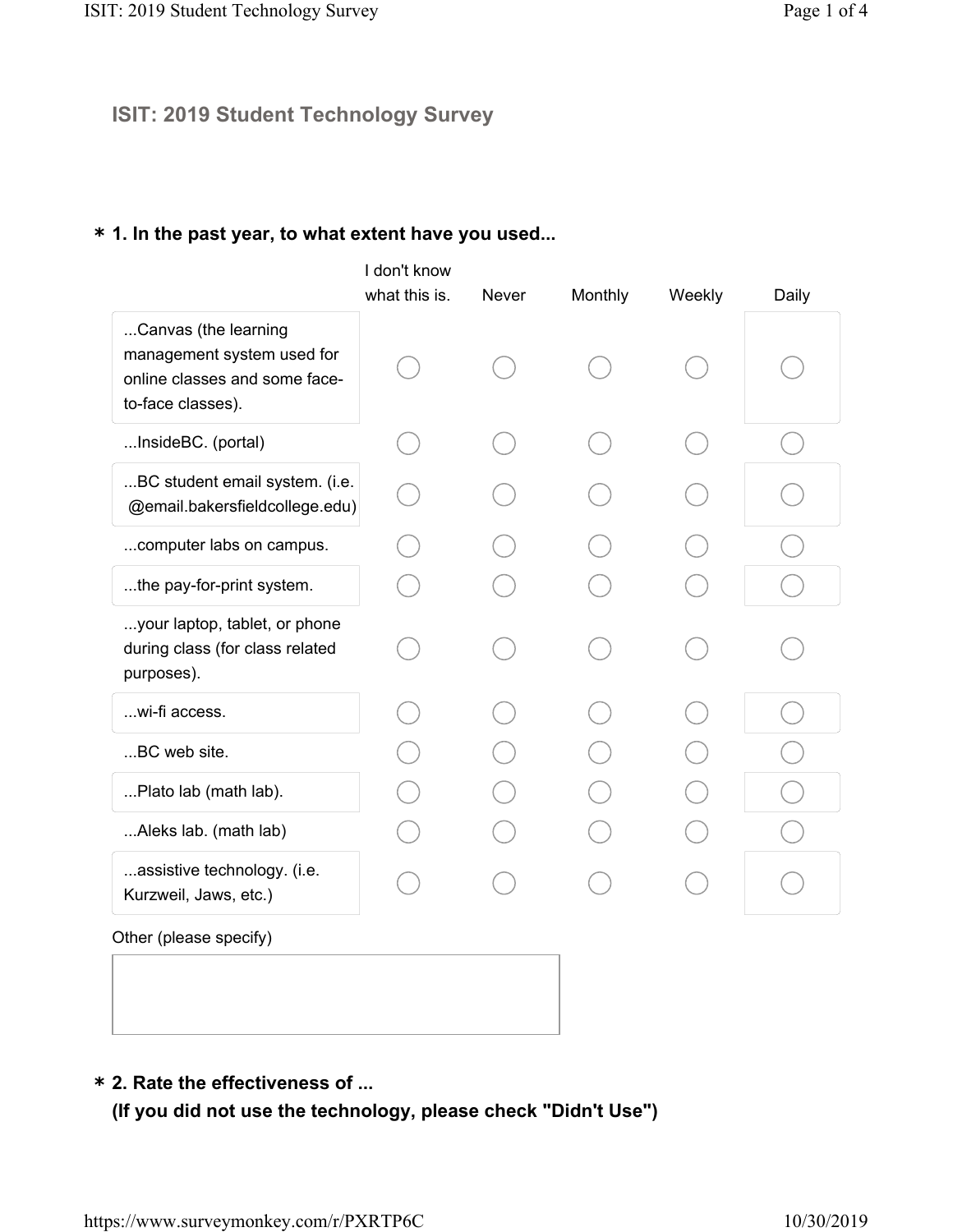|                                                                                                                | Didn't use. | Very<br>effective | Somewhat<br>effective | Somewhat<br>ineffective | Very<br>ineffective |
|----------------------------------------------------------------------------------------------------------------|-------------|-------------------|-----------------------|-------------------------|---------------------|
| the learning management<br>system called Canvas (Used<br>for online classes and some<br>face-to-face classes). |             |                   |                       |                         |                     |
| InsideBC. (portal)                                                                                             |             |                   |                       |                         |                     |
| BC student email system (i.e.<br>@email.bakersfieldcollege.edu)                                                |             |                   |                       |                         |                     |
| computer labs on campus.                                                                                       |             |                   |                       |                         |                     |
| the pay-for-print system.                                                                                      |             |                   |                       |                         |                     |
| your laptop, tablet, or phone<br>during class (for class related<br>purposes).                                 |             |                   |                       |                         |                     |
| wi-fi access.                                                                                                  |             |                   |                       |                         |                     |
| BC web site.                                                                                                   |             |                   |                       |                         |                     |
| Plato lab.                                                                                                     |             |                   |                       |                         |                     |
| Aleks lab. (math lab)                                                                                          |             |                   |                       |                         |                     |
| Other (please specify)                                                                                         |             |                   |                       |                         |                     |
|                                                                                                                |             |                   |                       |                         |                     |

3. If you had problems related to any of the technologies in question #2, please specifically state the problem with the technology so we can address the issue. Please tell us:

- 1. The technology you had a problem with.
- 2. Specific problem
- 3. Location (site/building)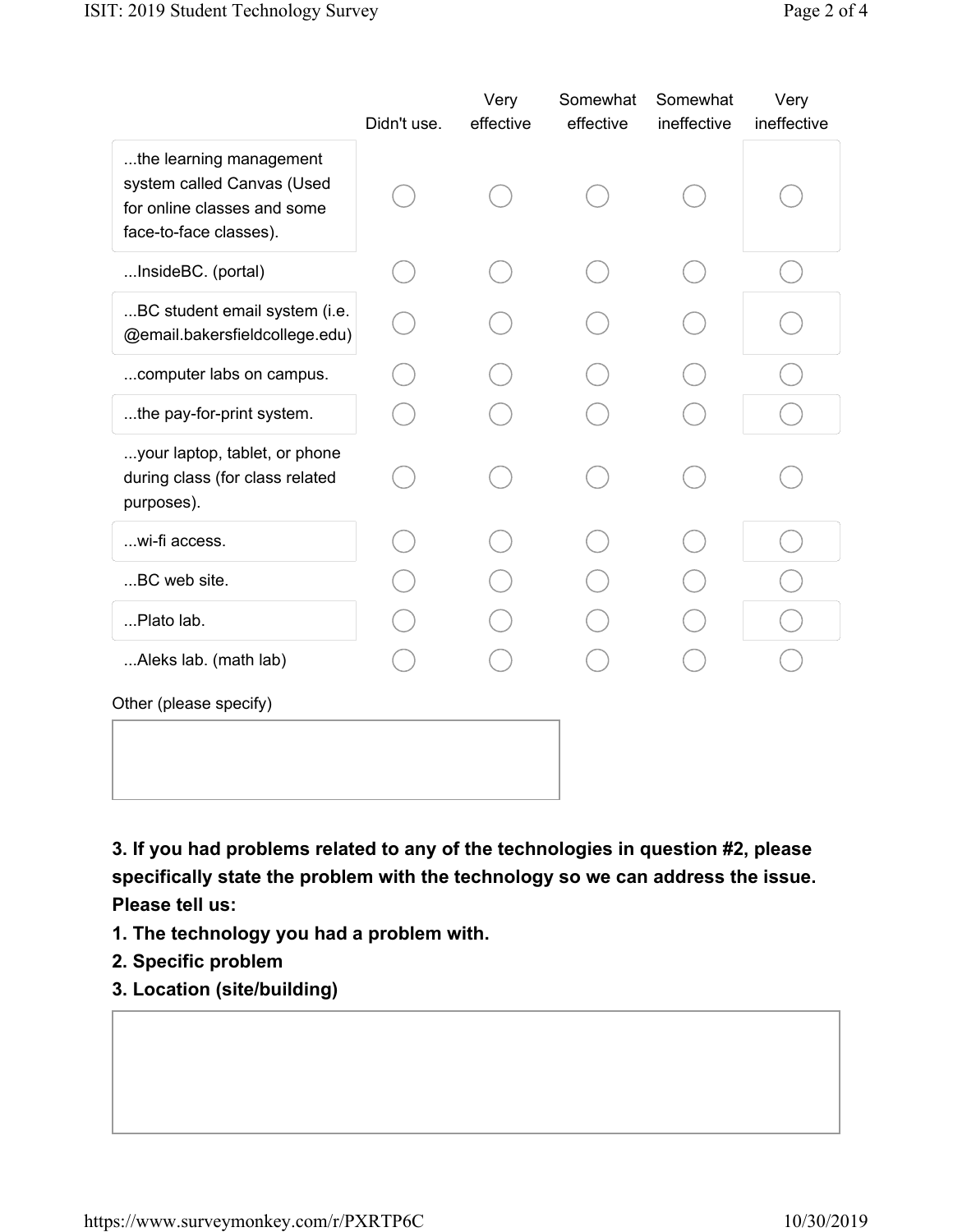## 4. Tell us what Bakersfield College can do with technology to better support your academic success.

### 5. When you need support for campus provided technology, which sources do you typically use?

| Your instructors                                              |
|---------------------------------------------------------------|
| The lab assistants                                            |
| Internet search                                               |
| The BC Help Desk                                              |
| <b>Library Staff</b>                                          |
| Renegade Student Hub                                          |
| Tutors                                                        |
| Supplemental Instruction                                      |
| Your peers, friends or family                                 |
| What was the technology or technologies you needed help with? |

#### 6. Tell us what assistive technology you've used in your classroom or lab.

| I don't use assistive technology |
|----------------------------------|
| Kurzweil/Firefly                 |
| Jaws                             |
| Zoomtext                         |
| <b>Read and Write Gold</b>       |
|                                  |